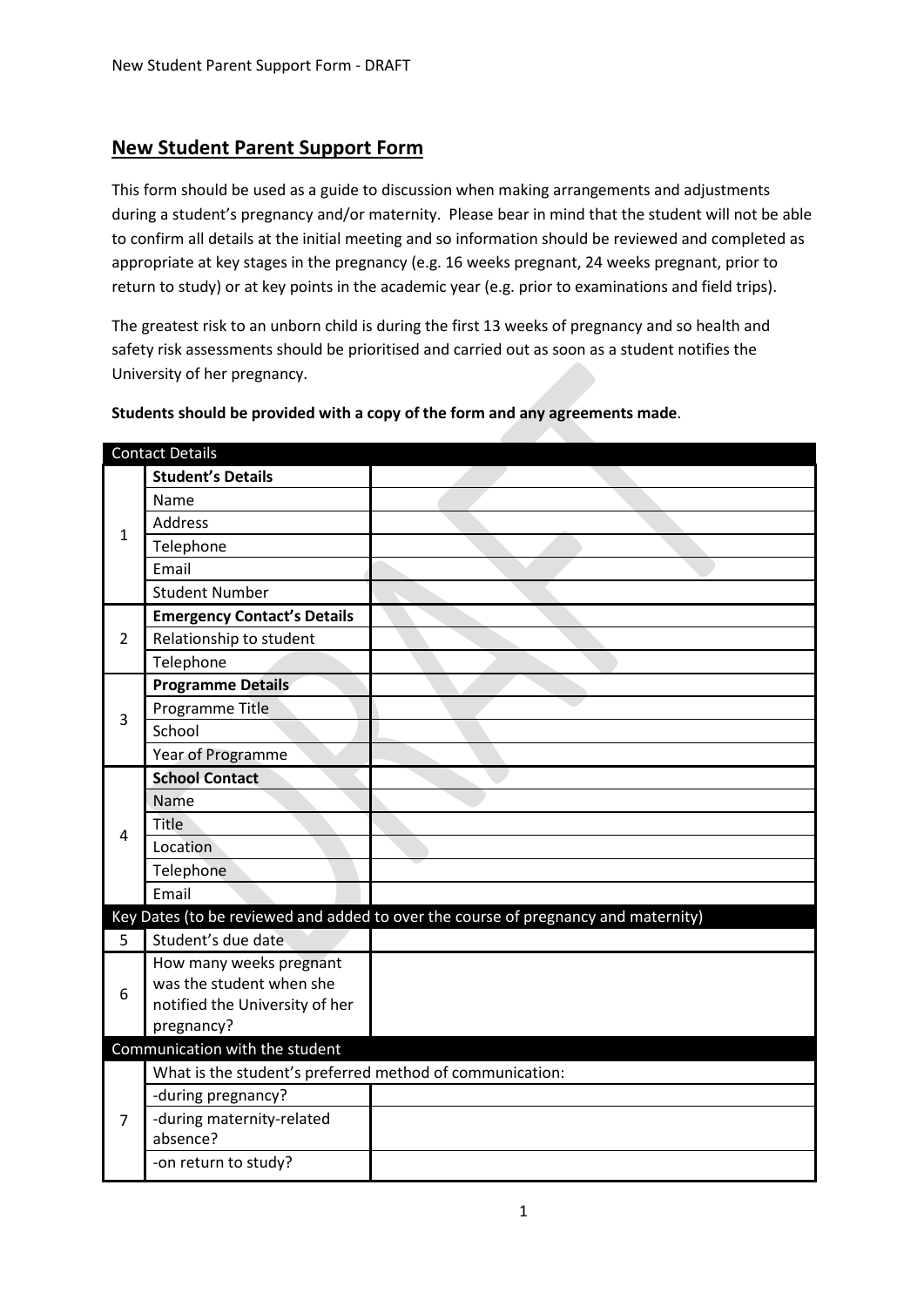| Who will need to be informed of the student's pregnancy and when would the student like<br>them to be informed? (Consider anticipatory risk assessments and emergencies).<br><b>Name and title</b><br><b>Date</b><br>8 |  |
|------------------------------------------------------------------------------------------------------------------------------------------------------------------------------------------------------------------------|--|
|                                                                                                                                                                                                                        |  |
|                                                                                                                                                                                                                        |  |
|                                                                                                                                                                                                                        |  |
|                                                                                                                                                                                                                        |  |
|                                                                                                                                                                                                                        |  |
| Health and Safety assessment (attach a copy to this form)                                                                                                                                                              |  |
| Has an assessment been conducted that covers (where relevant):                                                                                                                                                         |  |
| -the student's course?                                                                                                                                                                                                 |  |
| -examinations or other                                                                                                                                                                                                 |  |
| assessments?                                                                                                                                                                                                           |  |
| -Field trips?                                                                                                                                                                                                          |  |
| -Placements or study abroad?                                                                                                                                                                                           |  |
| 9<br>-Return from maternity-                                                                                                                                                                                           |  |
| related absence?                                                                                                                                                                                                       |  |
| -Breastfeeding?                                                                                                                                                                                                        |  |
| -Safety of baby if attending                                                                                                                                                                                           |  |
| seminars and lectures with                                                                                                                                                                                             |  |
| parent?                                                                                                                                                                                                                |  |
| -Where changes are required                                                                                                                                                                                            |  |
| to alleviate or minimise risks,                                                                                                                                                                                        |  |
| who is responsible for<br>10                                                                                                                                                                                           |  |
| ensuring they are                                                                                                                                                                                                      |  |
| implemented?                                                                                                                                                                                                           |  |
| <b>Rest facilities</b>                                                                                                                                                                                                 |  |
| Has the student been                                                                                                                                                                                                   |  |
| informed of rest facilities on<br>11                                                                                                                                                                                   |  |
| campus for use by pregnant<br>students?                                                                                                                                                                                |  |
| Pregnancy-related absence                                                                                                                                                                                              |  |
| Will the dates or times of                                                                                                                                                                                             |  |
| 12<br>antenatal appointments                                                                                                                                                                                           |  |
| affect the student's study?                                                                                                                                                                                            |  |
| Have you discussed any                                                                                                                                                                                                 |  |
| pregnancy related illness that                                                                                                                                                                                         |  |
| has affected the student's<br>13                                                                                                                                                                                       |  |
| ability to undertake their                                                                                                                                                                                             |  |
| course?                                                                                                                                                                                                                |  |
| If yes to either of the above                                                                                                                                                                                          |  |
| questions, what                                                                                                                                                                                                        |  |
|                                                                                                                                                                                                                        |  |
| 14<br>arrangements have been                                                                                                                                                                                           |  |
| made to enable the student                                                                                                                                                                                             |  |
| to catch up?                                                                                                                                                                                                           |  |
| Assessments                                                                                                                                                                                                            |  |
| Is the student unable to                                                                                                                                                                                               |  |
| complete any assessments or<br>15<br>exams due to her pregnancy                                                                                                                                                        |  |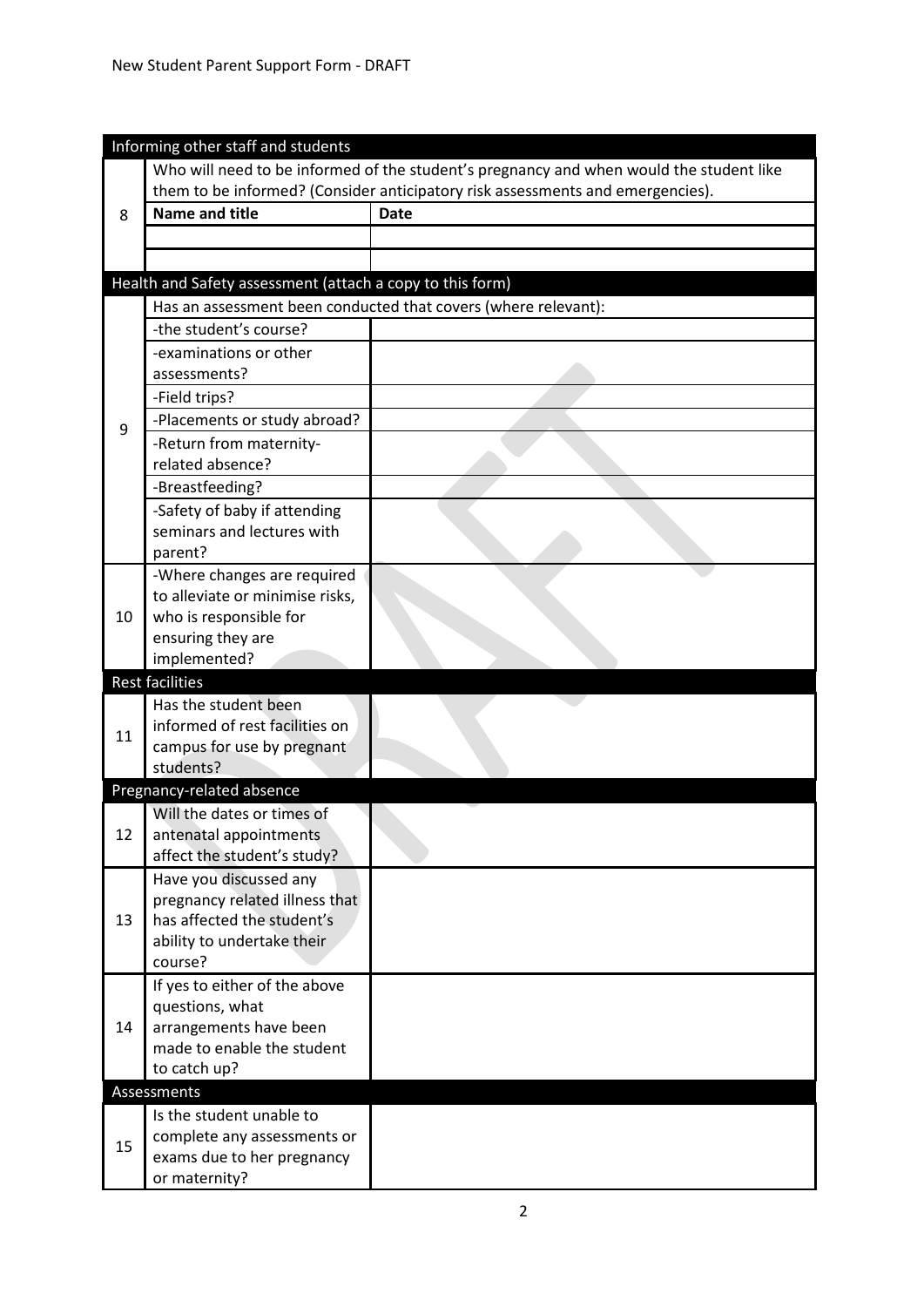| 16 | If so, provide details:                                                                                                                                                                   |                                                                                                    |
|----|-------------------------------------------------------------------------------------------------------------------------------------------------------------------------------------------|----------------------------------------------------------------------------------------------------|
| 17 | What alternative<br>arrangements have been<br>made for any outstanding or<br>incomplete assessments?                                                                                      |                                                                                                    |
|    | their due date):                                                                                                                                                                          | Maternity-related absence (students should provide information in writing at least 15 weeks before |
| 18 | How much maternity-related<br>absence does the student<br>intend to take?                                                                                                                 |                                                                                                    |
| 19 | When does the student<br>intend to start maternity-<br>related absence?                                                                                                                   |                                                                                                    |
| 20 | When does the student<br>intend to return from<br>maternity-related absence?                                                                                                              |                                                                                                    |
| 21 | Will the dates of maternity-<br>related absence affect the<br>student's ability to complete<br>any course unit<br>requirements?                                                           |                                                                                                    |
| 22 | If so, what arrangements<br>have been made to enable<br>the student to complete the<br>unit?                                                                                              |                                                                                                    |
| 23 | What information will the<br>student require during<br>maternity-related absence to<br>keep up to date in course<br>developments?                                                         |                                                                                                    |
| 24 | Who will be responsible for<br>providing the information to<br>the student?                                                                                                               |                                                                                                    |
|    | <b>Financial Support</b>                                                                                                                                                                  |                                                                                                    |
| 25 | Has the student been<br>informed about sources of<br>financial support or been<br>referred to an external<br>organisation that can do so?                                                 |                                                                                                    |
| 26 | Is the (UK) student aware of<br>how any benefits they receive<br>will affect their student<br>financial support<br>entitlements and vice versa<br>(i.e. student loan or tuition<br>fees)? |                                                                                                    |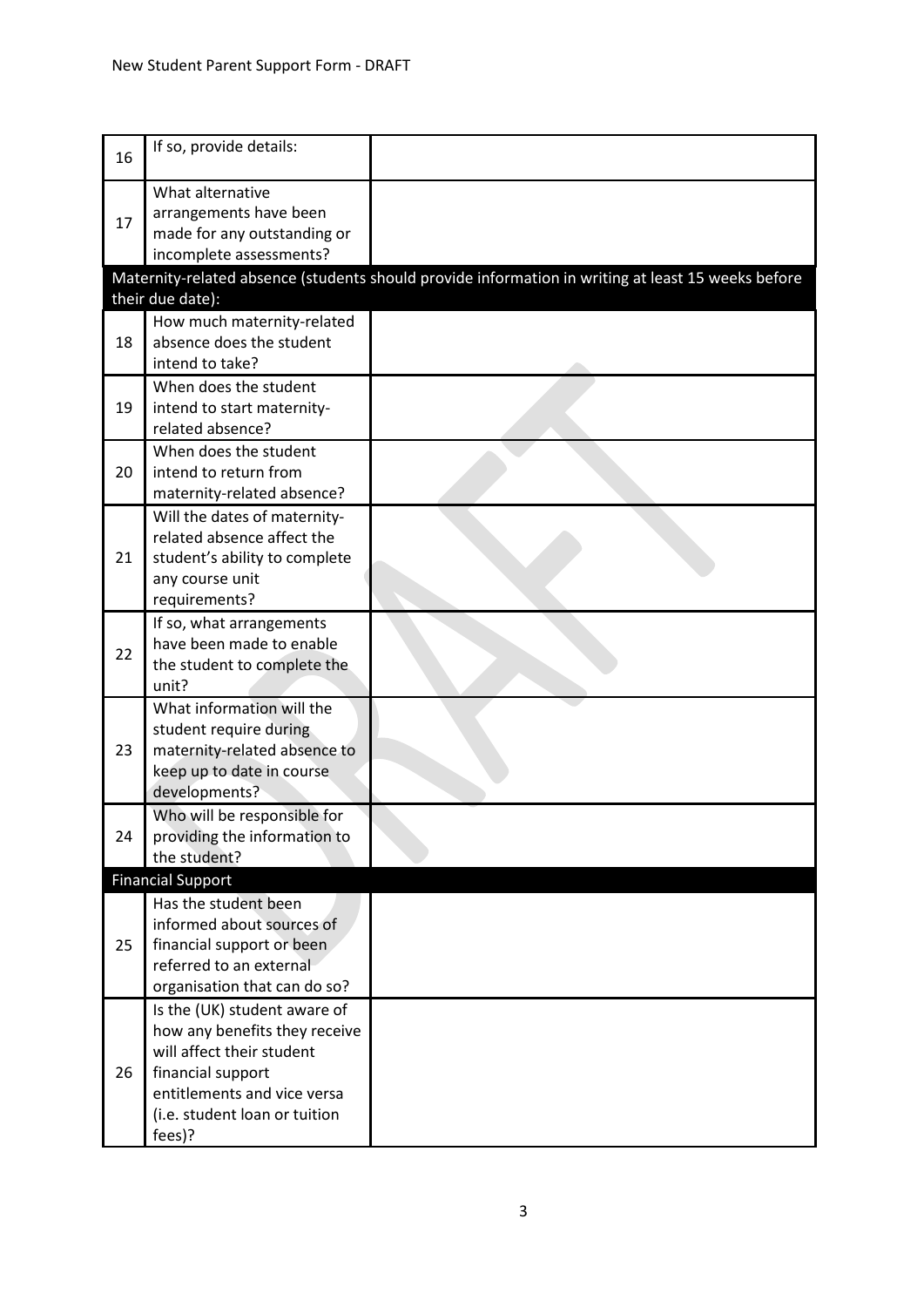| 27 | Specify any follow up<br>required:                     |                                                                                  |
|----|--------------------------------------------------------|----------------------------------------------------------------------------------|
|    | <b>Baby feeding</b>                                    |                                                                                  |
|    | Does the student intend to                             |                                                                                  |
| 28 | feed their baby on campus on                           |                                                                                  |
|    | their return to study?                                 |                                                                                  |
|    | Does the student intend to                             |                                                                                  |
| 29 | breastfeed? If so, see health                          |                                                                                  |
|    | and safety section above.                              |                                                                                  |
|    | Has the student been                                   |                                                                                  |
| 30 | informed about the facilities                          |                                                                                  |
|    | available?                                             |                                                                                  |
|    | Child care<br>Has the student been                     |                                                                                  |
|    | informed about University                              |                                                                                  |
| 31 | nurseries and local childcare                          |                                                                                  |
|    | provision?                                             |                                                                                  |
|    | Is the (UK) student aware that                         |                                                                                  |
| 32 | their mode of study will affect                        |                                                                                  |
|    | their childcare funding                                |                                                                                  |
|    | entitlements?                                          |                                                                                  |
|    | International students/those on placement abroad       |                                                                                  |
|    |                                                        |                                                                                  |
|    |                                                        | Have international students or students on placement abroad been informed about: |
|    | Possible airline restrictions?                         |                                                                                  |
|    | The need to check visa                                 |                                                                                  |
| 33 | implications of returning                              |                                                                                  |
|    | home or extending their stay                           |                                                                                  |
|    | due to pregnancy and                                   |                                                                                  |
|    | maternity?                                             |                                                                                  |
|    | <b>Students on placement</b>                           |                                                                                  |
|    | Has the placement provider                             |                                                                                  |
| 34 | been notified of the student's                         |                                                                                  |
|    | pregnancy?                                             |                                                                                  |
|    | Has the placement provider                             |                                                                                  |
| 35 | conducted a health and<br>safety assessment?           |                                                                                  |
|    |                                                        |                                                                                  |
|    | Is the placement provider<br>aware of the University's |                                                                                  |
| 36 | policy on supporting students                          |                                                                                  |
|    | during pregnancy and                                   |                                                                                  |
|    | maternity?                                             |                                                                                  |
| 37 | Will the student be able to<br>complete her placement? |                                                                                  |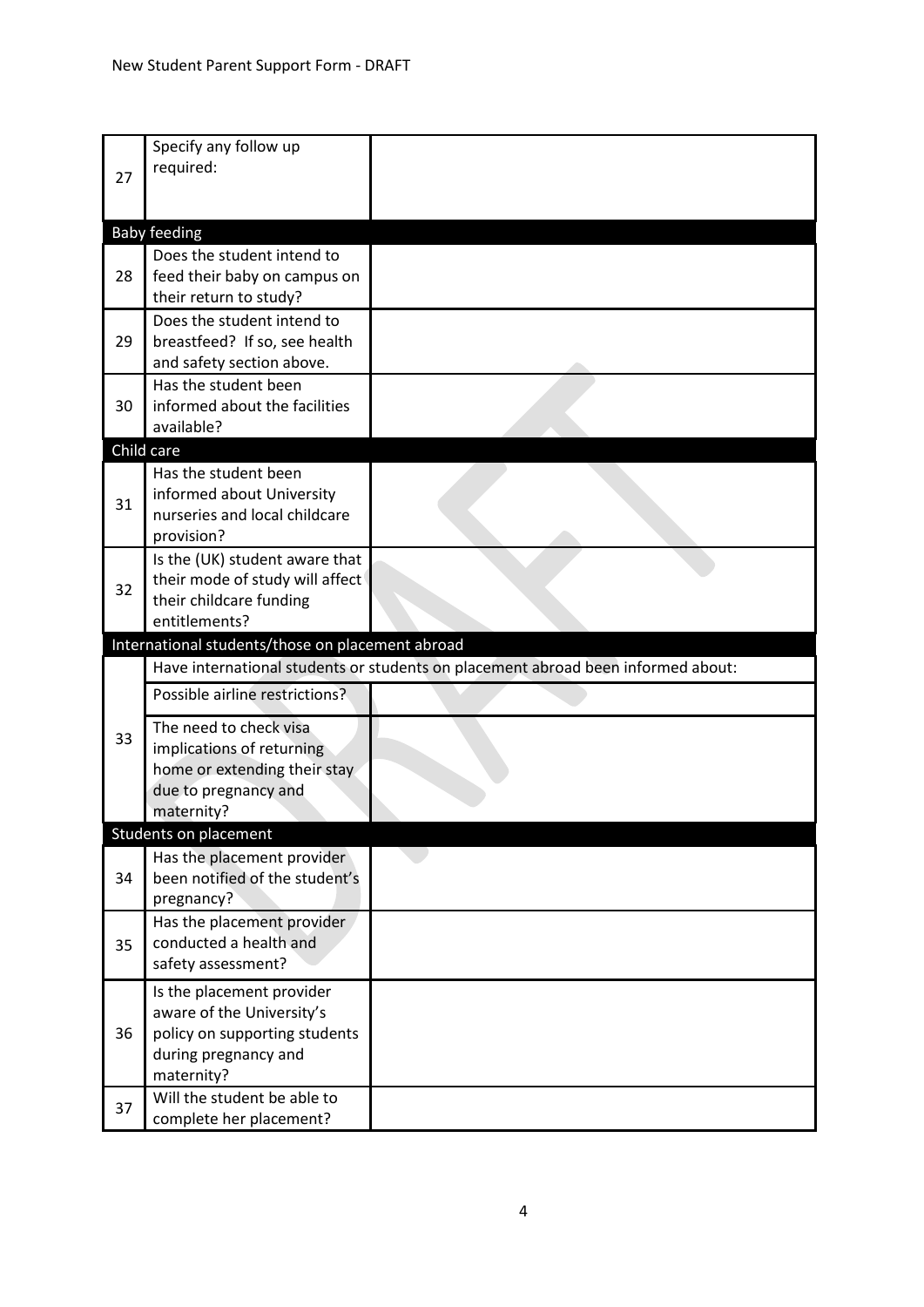| 38 | If not, what alternative<br>arrangements will be made?                                                                                                                                                                                                                                                                                                                |  |
|----|-----------------------------------------------------------------------------------------------------------------------------------------------------------------------------------------------------------------------------------------------------------------------------------------------------------------------------------------------------------------------|--|
| 39 | Who is responsible for liaising<br>with the placement provider?                                                                                                                                                                                                                                                                                                       |  |
|    | <b>Mitigating Circumstances</b>                                                                                                                                                                                                                                                                                                                                       |  |
| 40 | Has the student been<br>informed about the<br>University's Policy on<br><b>Mitigating Circumstances</b><br>policy in the event that their<br>pregnancy or maternity<br>affects exams or<br>assessments?                                                                                                                                                               |  |
|    | Accommodation                                                                                                                                                                                                                                                                                                                                                         |  |
| 41 | Does the student intend to<br>move to alternative<br>accommodation?                                                                                                                                                                                                                                                                                                   |  |
| 42 | Has the student received<br>advice on alternative<br>accommodation and<br>terminating existing<br>accommodation contracts?                                                                                                                                                                                                                                            |  |
| 43 | At what point does the<br>student want to move to<br>alternative accommodation?                                                                                                                                                                                                                                                                                       |  |
| 44 | Will the student require<br>University accommodation?                                                                                                                                                                                                                                                                                                                 |  |
|    | Return to Study                                                                                                                                                                                                                                                                                                                                                       |  |
| 45 | What support will be<br>provided to the student on<br>their return to study? (e.g.<br>meetings with key staff, put<br>in contact with other student<br>parents etc). In certain<br>situations, a risk assessment<br>may be required and<br>consideration given to<br>possible arrangements in the<br>event of childcare<br>arrangements temporarily<br>breaking down. |  |
| 46 | Has a 'return to study plan'<br>been put in place?                                                                                                                                                                                                                                                                                                                    |  |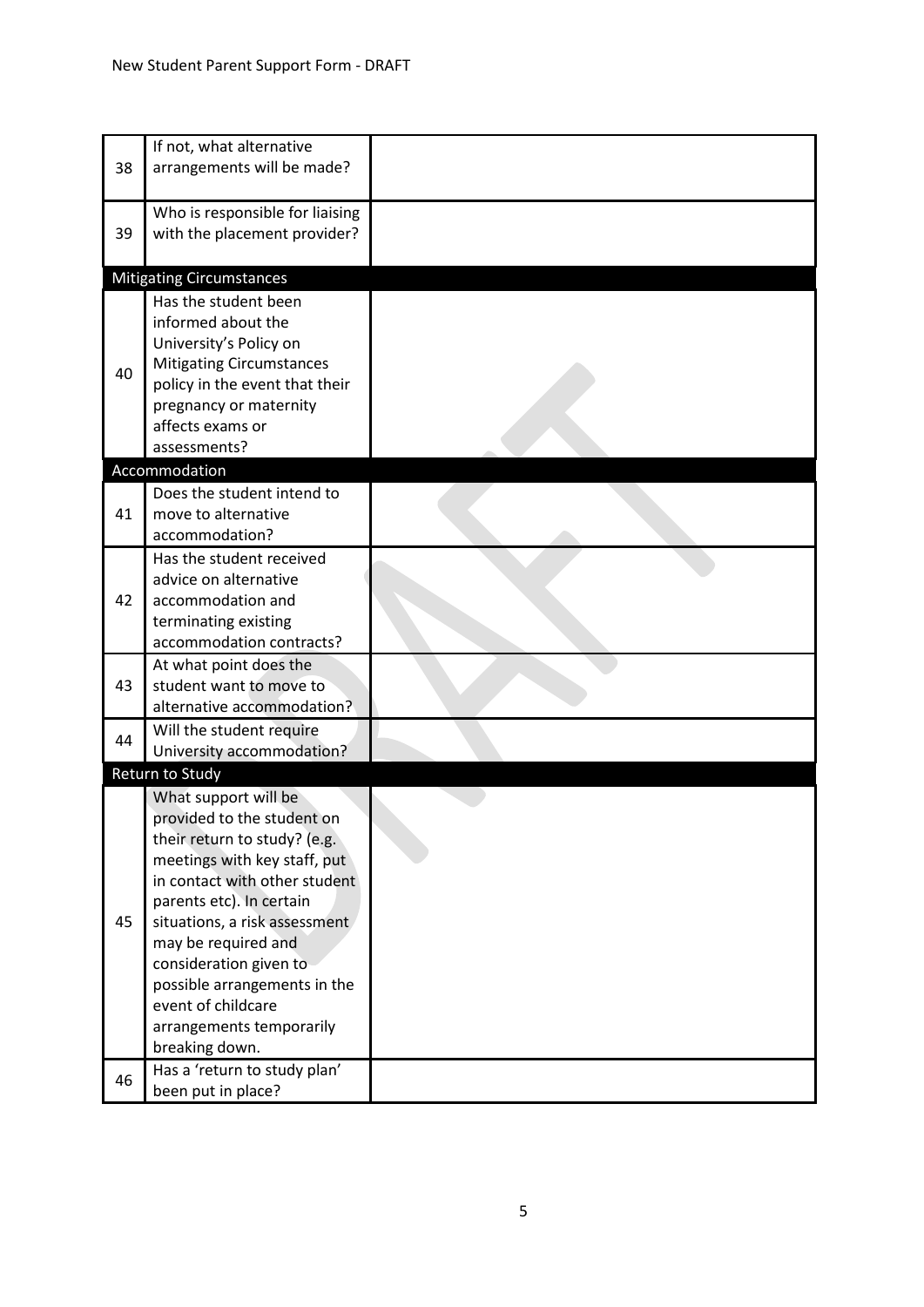|                   | Further Information                              |        |
|-------------------|--------------------------------------------------|--------|
|                   | Any other information or                         |        |
|                   | comments:                                        |        |
|                   |                                                  |        |
|                   |                                                  |        |
|                   |                                                  |        |
| 47                |                                                  |        |
|                   |                                                  |        |
|                   |                                                  |        |
|                   |                                                  |        |
|                   |                                                  |        |
|                   |                                                  |        |
| Signatures        |                                                  |        |
|                   | Plan to be reviewed on:                          |        |
|                   | <b>Agreed by staff member</b>                    |        |
| Name              |                                                  |        |
| Title             |                                                  |        |
| Signature         |                                                  |        |
| Date              |                                                  |        |
|                   |                                                  |        |
|                   | <b>Agreed by student</b>                         |        |
| Name              |                                                  |        |
| Title             |                                                  |        |
| Signature         |                                                  |        |
| Date              |                                                  |        |
|                   |                                                  |        |
|                   | Plan to be reviewed on:                          |        |
|                   | <b>Agreed by staff member</b>                    |        |
| Name              |                                                  |        |
| Title             |                                                  |        |
| Signature         |                                                  |        |
| Date              |                                                  |        |
|                   | <b>Agreed by student</b>                         |        |
| Name              |                                                  |        |
| <b>Title</b>      |                                                  |        |
| Signature         |                                                  |        |
| Date              |                                                  |        |
| Note:             |                                                  |        |
|                   | Staff member should give notification of         |        |
|                   | the numbers of expectant students they           |        |
|                   | support to the Student Support Adviser           |        |
| (email:           |                                                  |        |
|                   | studentsupportadviser@manchester.ac.uk),         |        |
|                   | in order for the University to collate a list of |        |
|                   | the numbers of students with caring              |        |
| responsibilities. |                                                  |        |
|                   | Details passed to SSA                            | Yes/No |
|                   | Signature of staff member                        |        |
| Date              |                                                  |        |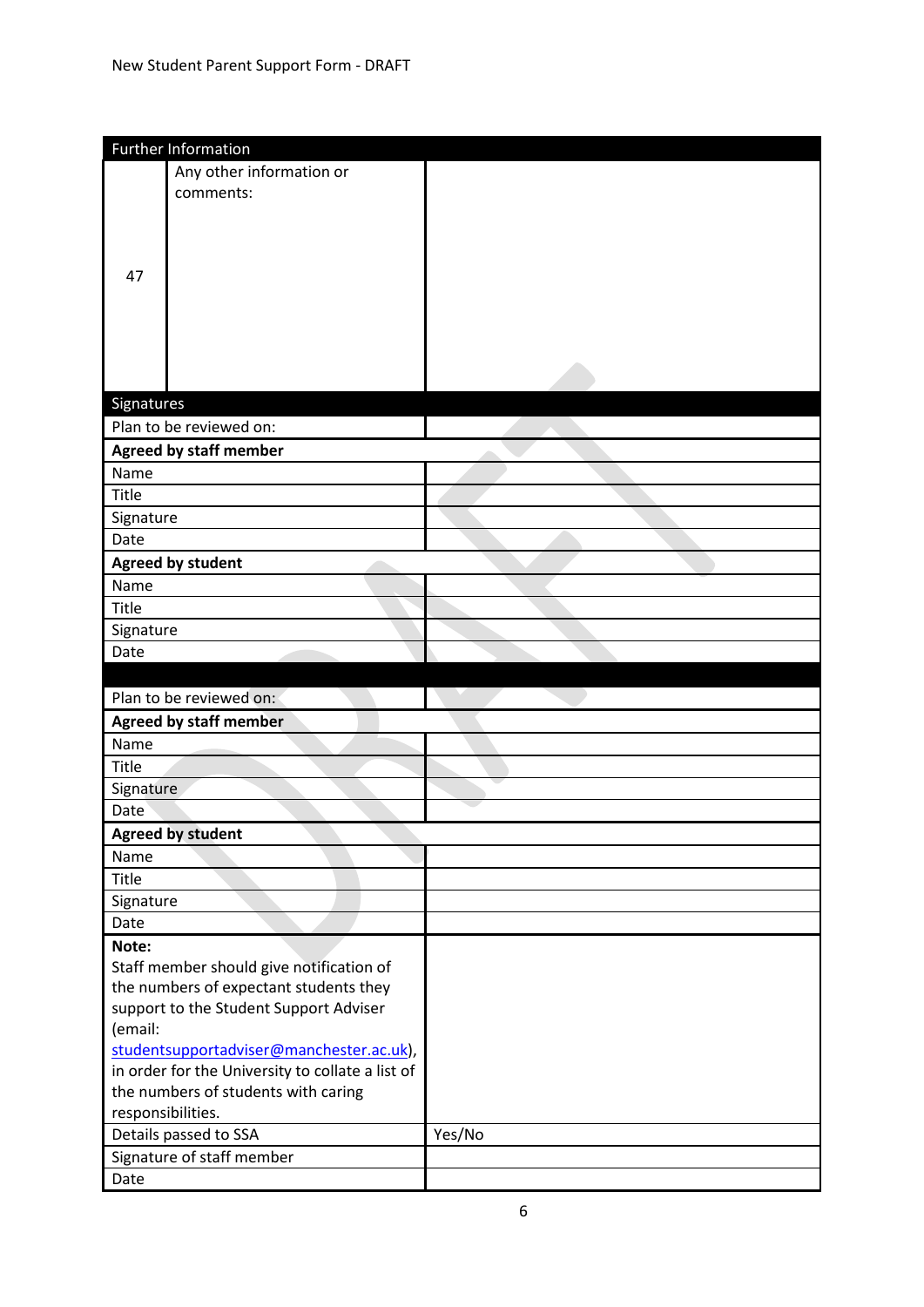# **Useful Contacts**

## **University Contacts:**

### **Student Support & Advice Team:**

• Student Support Adviser: 0161 306 6991, [studentsupportadviser@manchester.ac.uk](mailto:studentsupportadviser@manchester.ac.uk)

### **Occupational Health for Students:**

- Waterloo Place location: 0161 275 2858[, waterlooocchealth@manchester.ac.uk](mailto:waterlooocchealth@manchester.ac.uk) <http://www.occhealth.manchester.ac.uk/>
- The Mill location: 0161 306 5806[, millocchealth@manchester.ac.uk](mailto:millocchealth@manchester.ac.uk) <http://www.occhealth.manchester.ac.uk/>

### **International Student Advice:**

- International Advice Team: Tel: 0161 275 5000 (option 1), [iat@manchester.ac.uk](mailto:iat@manchester.ac.uk)
- Student Immigration Team: [visa@manchester.ac.uk](mailto:visa@manchester.ac.uk)

### **Accommodation Office:**

• 0161 275 2888[, accommodation@manchester.ac.uk,](mailto:accommodation@manchester.ac.uk) <http://www.accommodation.manchester.ac.uk/>

### **Manchester Student Homes:**

• 0161 275 7680[, manchesterstudenthomes@manchester.ac.uk,](mailto:manchesterstudenthomes@manchester.ac.uk) <http://www.manchesterstudenthomes.com/>

### **International Programmes Office:**

- Stephanie Nixon (Inbound Team Leader): [stephanie.nixon@manchester.ac.uk](mailto:stephanie.nixon@manchester.ac.uk) (for Study Abroad/Exchange students joining The University of Manchester for a semester/year)
- Melanie O'Brien (Outbound Team Leader): [melanie.obrien@manchester.ac.uk](mailto:melanie.obrien@manchester.ac.uk) (for Manchester students participating in an overseas placement)

# **Students' Union:**

- Women's Officer: 0161 275 2939[, womens@umsu.manchester.ac.uk](mailto:womens@umsu.manchester.ac.uk)
- Off-Campus Student Project Coordinator: 0161 275 2940[, miriam.amies@manchester.ac.uk](mailto:miriam.amies@manchester.ac.uk)
- Advice Service: 0161 275 2952, [advice.su@manchester.ac.uk](mailto:advice.su@manchester.ac.uk)

# **Mitigating Circumstances Policy:**

• <http://documents.manchester.ac.uk/display.aspx?DocID=4271>